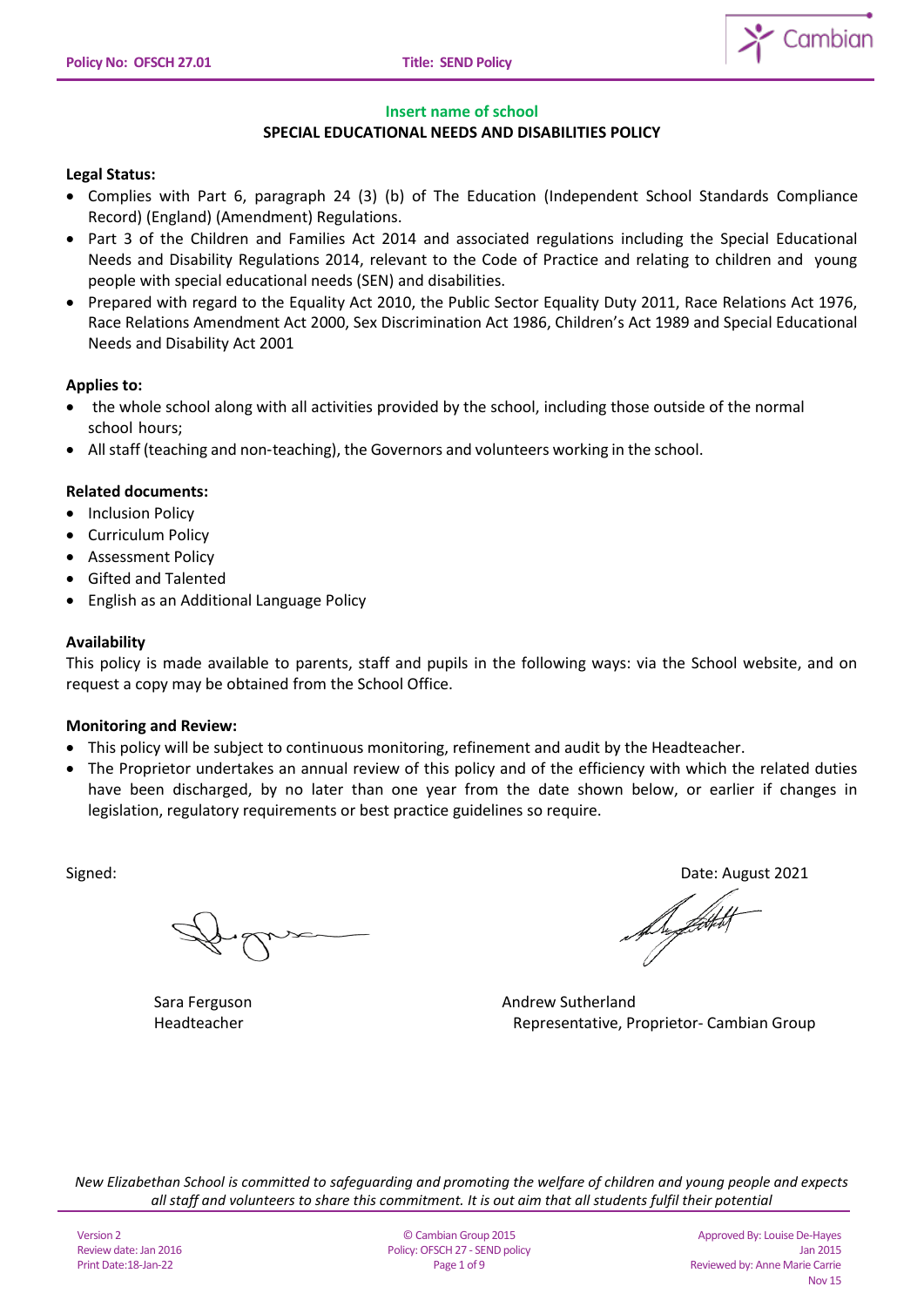

# **Principles**

The school aims to identify pupils Special Educational Needs (SEN) at the earliest opportunity and offer appropriate provision. Our school seeks to offer pupils with Special Educational Needs full access to a broad and balanced curriculum. There is a whole school approach, which involves all staff, in understanding how children learn and supporting pupils with Special Educational Needs. All peripatetic staff are made aware of each pupil's needs. All staff have a responsibility to differentiate lessons to cater for individual learning needs. Parents/guardians and learners where appropriate, will be involved fully in the process of the planning and delivery of support. It is our policy that pupils who have been accepted into the school will be offered appropriate support to enable them to access the curriculum effectively and fulfil their potential. We are an inclusive school, determined to meet the needs of all our pupils. Our school has a clear approach to identifying and responding to SEN. We recognise the benefits of early identification – identifying need at the earliest point and then making effective provision improves long-term outcomes for the child or young person. The National Curriculum Inclusion Statement states that teachers will set high expectations for every pupil, whatever their prior attainment.

Teachers at our school will use appropriate assessment to set targets which are deliberately ambitious. We will identify potential areas of difficulty will be identified and addressed at the outset. Lessons will be planned to address potential areas of difficulty and to remove barriers to pupil achievement. By planning in this way, our pupils with SEN and disabilities will be able to study the full national curriculum. The quality of teaching for pupils with SEN, and the progress made by pupils, will be a core part of our school's professional development for all teaching and support staff. School leaders, clinicians and teaching staff, including the SENCo's, will identify any patterns in the identification of SEN, both within our school and in comparison with national data, and use these to reflect on and reinforce the quality of teaching.

# **Interpretation**

As part of its commitments under articles 7 and 24 of the United Nations Convention of the Rights of Persons with Disabilities, the UK Government is committed to inclusive education of disabled children and young people and the progressive removal of barriers to learning and participation in mainstream education. The Children and Families Act 2014 secures the general presumption in law of mainstream education in relation to decisions about where children and young people with SEN will be educated and the Equality Act 2010 provides protection from discrimination for disabled people. Independent schools are required to follow the *Special educational needs and disability code of practice: 0 to 25 years: Statutory guidance for organisations who work with and support children and young people with special educational needs and disabilities (DfE and Department for Health: 2014).*

A pupil has SEN where their learning difficulty or disability calls for special educational provision, namely provision different from or additional to that normally available to pupils of the same age. Making higher quality teaching normally available to the whole class is likely to mean that fewer pupils will require such support**.** Within the context of the pupils who might require additional support at our school include:

- pupils with specific learning differences e.g. dyslexia, dyspraxia
- the gifted and talented
- pupils with hearing and/or visual impairment
- pupils with specific physical and medical conditions

The following are quotes from famous dyslexics;

"I see some things clearer than other people do because I have to simplify things to help me and that has helped others." *Richard Branson*

"Writing and spelling were always terribly difficult for me. I was an extraordinarily bad speller and have remained so until this day." *Agatha Christie*

# "If you can dream it, you can do it." *Walt Disney*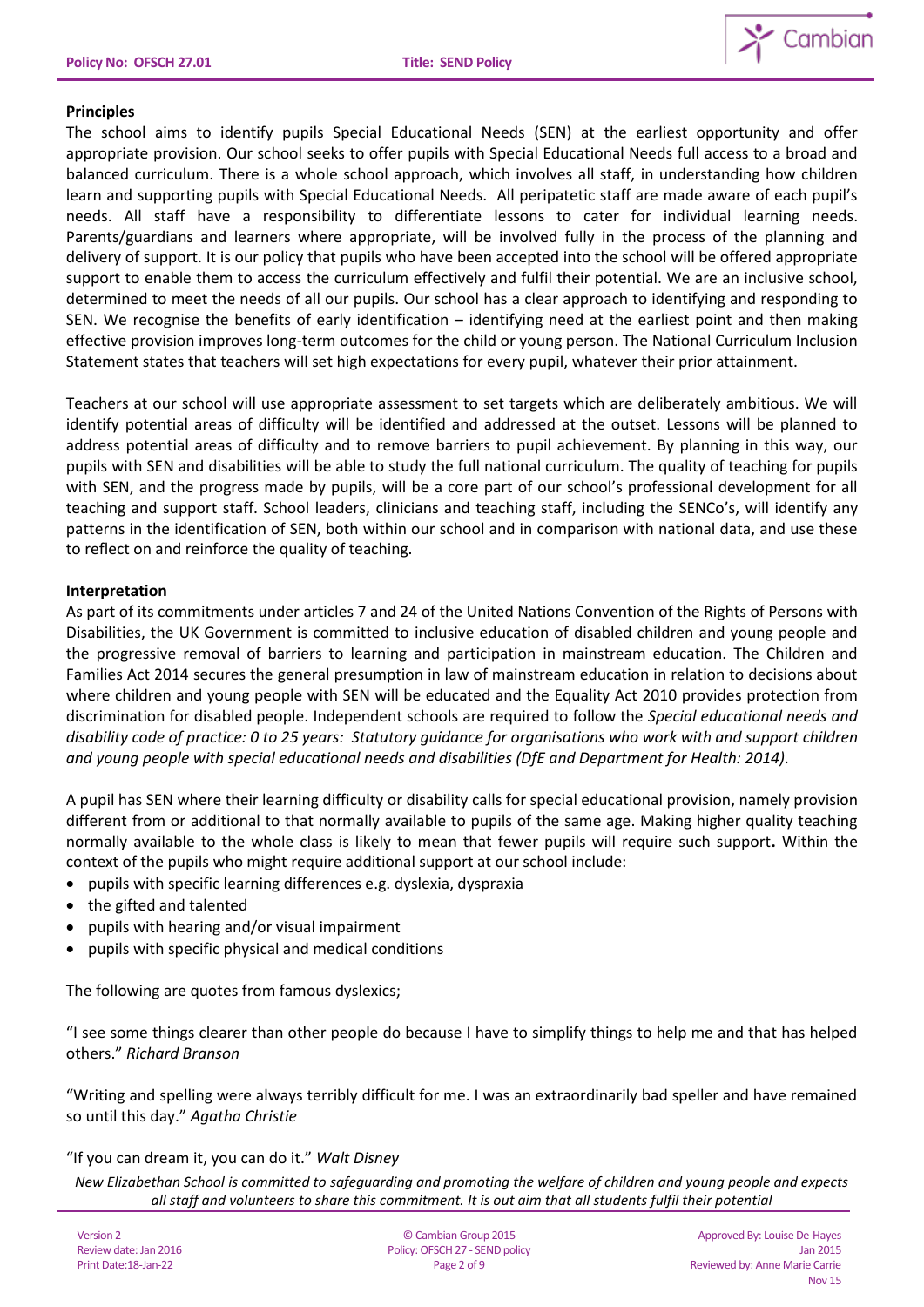

"I am not discouraged because every wrong attempt discarded is another step forward." *Thomas Edison*

"Everybody is a genius. But if you judge a fish by its ability to climb a tree, it will live its whole life thinking it's stupid." *Albert Einstein*

"I barely made it through school. I read real slow. But I like to find things that nobody else has found, like a dinosaur egg that has an embryo inside. Well, there are 36 of them in the world, and I found 35." *Dr. John R. Horner (Palaeontologist)*

New Elizabethan School regularly reviews and evaluates the quality and breadth of the support we can offer or can access for children with SEN or disabilities. We also consider our duties, as they apply to us as an independent school, under The Equality Act 2010. We give careful consideration in advance to what disabled children and young people we can accommodate in our independent school. Our academic and pastoral sub-committee has specific oversight of our school's arrangements for SEN and disability. School leaders will regularly review how expertise and resources used to address SEN can be used to build the quality of whole-school provision as part of their approach to school improvement.

## **Equality Act 2010**

Our school has a duty under the Equality Act 2010 towards individual disabled children and young people. We will make reasonable adjustments, including the provision of auxiliary aids and services for disabled children, to prevent them being put at a substantial disadvantage. We give prior thought to what disabled children and young people might require and what adjustments might need to be made to prevent that disadvantage. Our school has a duty to prevent discrimination, to promote equality of opportunity and to foster good relations.

## **Aims and Objectives**

Our school's Special Educational Needs policy provides a framework for the provision of teaching and support for pupils with learning difficulties. The framework refers to entitlement, access and partnership. Although we aim to make provision for identified Special Educational Needs, it may not always be possible to do so within the school's resources. In such cases the Headteacher and the pupil's parents would be informed. Where a concern has been raised, any special needs or disabilities will be identified at the earliest possible opportunity. The assessment process will involve partnership with all those concerned with the pupil, including parents/carers, teachers and other professionals. The pupil's views will also be sought. The aims of this policy are:

- to create an environment that meets the special educational needs of each pupil;
- to ensure that the special educational needs of pupils are identified, assessed and provided for;
- to make clear the expectations of all partners in the process;
- to identify the roles and responsibilities of staff in providing for pupil's special educational needs;
- to enable all pupils to have full access to all elements of the school curriculum;
- to ensure that parents are able to play their part in supporting their pupil's education;
- to ensure that our pupils have a voice in this process.

In order to meet these aims, our objectives are**:** 

- to ensure pupils with learning needs are identified as early as possible;
- to assess the pupil to identify specific areas of difficulty;
- to ensure all peripatetic staff are aware of the pupil's needs and are able to meet those needs within the school setting;
- to ensure pupils' records include information relating to their individual needs, interventions and outcomes;
- to assist staff in modifying curriculum to meet the pupil's needs within the classroom and provide training programmes when required;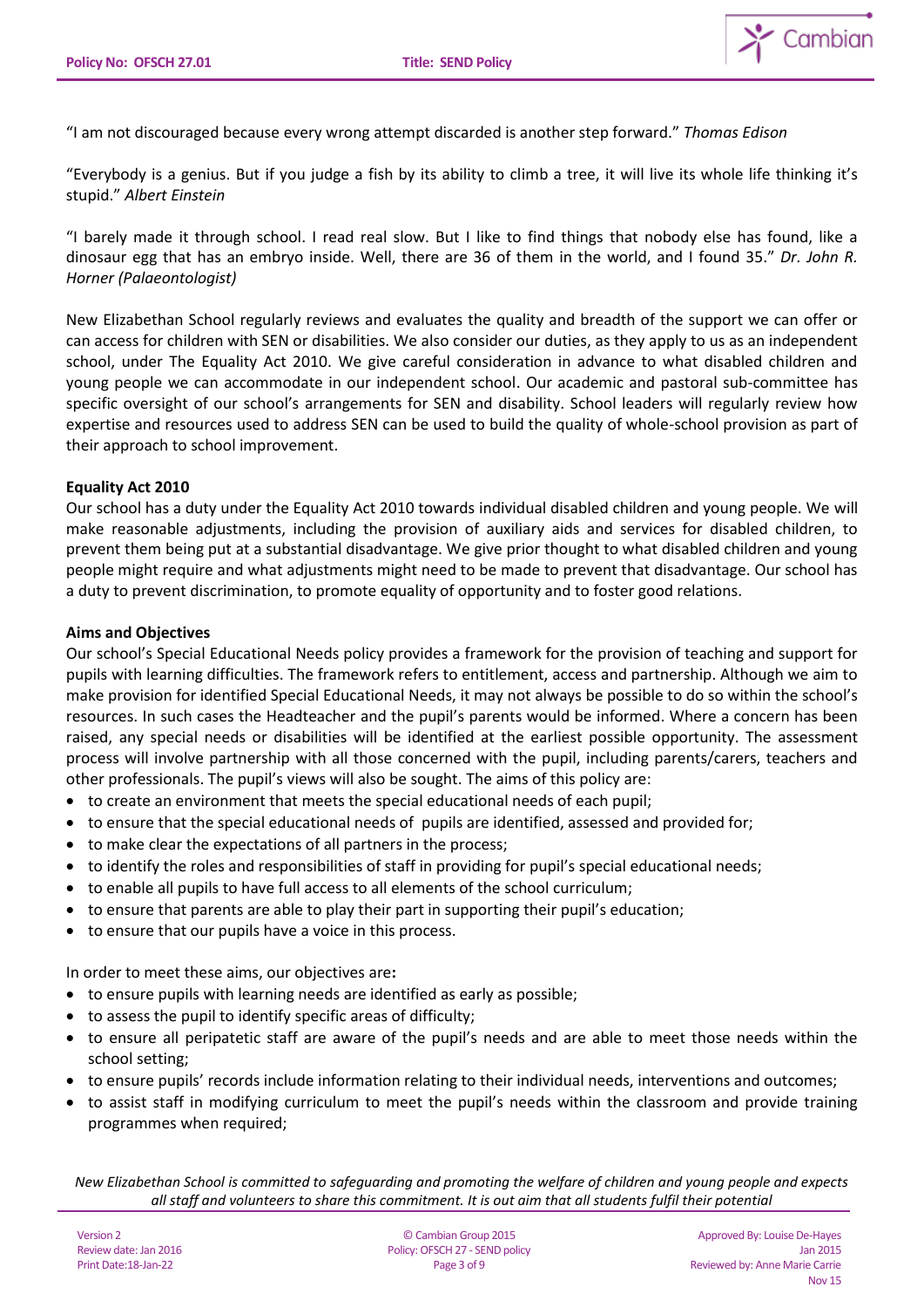

- to ensure that no pupil with learning needs or disability is discriminated against on the basis of his/her disability;
- to work in partnership with parents, guardians and the pupil themselves in providing appropriate support and advice.

## **Admission Arrangements**

Pupils entering the school will normally have a baseline assessment. This includes English, Mathematics and cognitive abilities. If a pupil has already been identified as having learning needs, relevant reports should be brought to the family interview. If necessary the SENCo or a member of the SEND team will meet the pupil and talk to parents. Pupils are admitted to the school at the discretion of the Headteacher. Pupils with additional needs will be admitted if the school can offer appropriate support. However, every effort will be made to accommodate a pupil with Learning Needs.

# **Special Educational Needs Co-ordinator (SENCo)**

The Headteacher has appointed a co-ordinator for special educational needs known as a Special Education Needs Co-ordinator (SENCo). The current SENCos are Hannah Geithner and Sophie Machin. There is also a Special Education Needs and Disabilities (SEND) team in place to help oversee the needs of pupils throughout the whole school. It is the responsibility of the SENCo to oversee this team and to co-ordinate the operation of the Special Educational Needs Policy. The SENCo who has an important role to play in determining the strategic development of SEN policy and provision in our school has day-to-day responsibility for the operation of SEN policy and coordination of specific provision made to support individual pupils with SEN, including those who have EHC plans.

## **The SENCo:**

- provides professional guidance to colleagues and will work closely with staff, parents and other agencies
- will be aware of the provision in the Local Offer and be able to work with professionals providing a support role to families to ensure that pupils with SEN receive appropriate support and Quality First teaching.
- designs and monitors the individual education plans;
- oversees the records for all pupils with special educational needs;
- maintains the school's SEND and EAL lists;
- liaises with and advising fellow staff;
- liaises with parents of pupils with special educational needs;
- works with external agencies, professionals and specialist tutors as appropriate;
- supports staff in developing strategies to meet effectively the learning needs of all pupils at our school;
- Provides high quality training for teachers and TAs to support pupils well-being.

# **Teaching Assistants (TAs)**

We also use TAs who are timetabled to work with various pupils either individually or in the classroom. Teachers and TAs hold regular weekly meetings to discuss pupils learning and to plan next steps. This includes which children will be focused on and allow time for both staff and TAs to plan provision and differentiation for those children to ensure that they extend their learning beyond the completion of work. We believe that good collaboration between teachers and support staff is essential to ensure maximum progress for our pupils. As part of inclusion we believe that pupils should receive assistance with their peers within their classrooms, therefore as much as possible the majority of our pupils receive assistance during normal lesson times within their normal classroom setting in order that they can access the curriculum along with the rest of their class.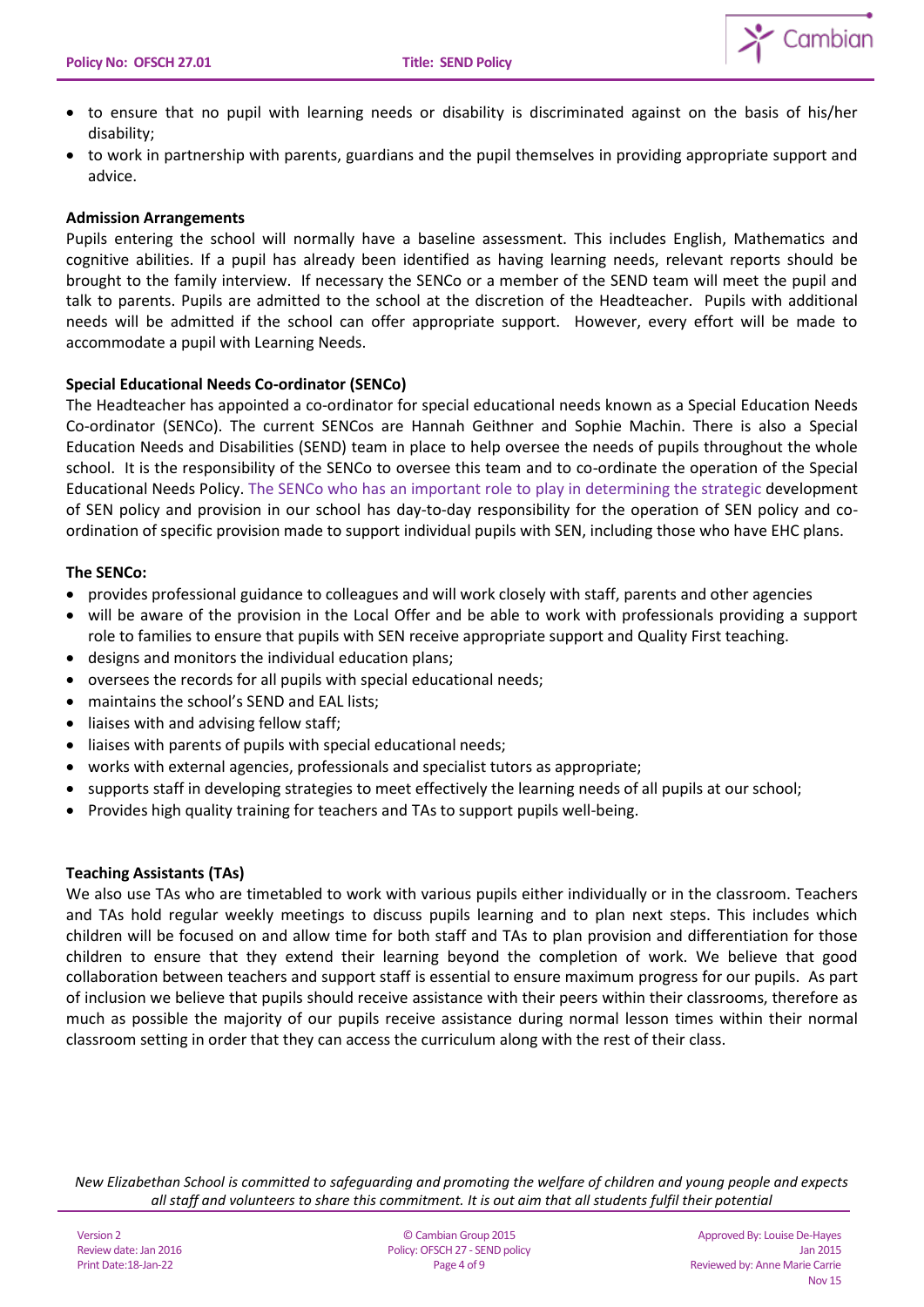

## **What New Elizabethan School does**

In practical situations we do what is necessary to enable children and young people to develop, learn, participate and achieve the best possible outcomes. Our school recognises emerging difficulties arising with young people and respond promptly. We understand parents know their children best and we place great importance when parents express concerns about their child's development. We listen to and address any concerns raised by the young people themselves.

The model of action and intervention in our school is a graduated approach to help children who have Special Educational Needs. Our approach recognises that there is a continuum of special educational needs and that, where necessary, increasing specialist expertise should be brought to bear on the difficulties that a child or young person may be experiencing. We use this guidance to identify and support our children with Special Educational needs. The support provided takes the form of a four-part cycle through which earlier decisions and actions are revisited, refined and revised with a growing understanding of the pupil's needs and of what supports the pupil in making good progress and securing good outcomes.

Where a child joins our school, we will always consult with parents and, where appropriate, the Local Authority to ensure that the required curriculum is provided for as set out in the Education, Health and Care (EHC) Plan. We will also co-operate with the Local Authority to ensure that relevant reviews, including the annual review, are carried out as required by regulation and best practice. Any additional services which are needed to meet the requirements of the EHC Plan or additional services such as dyslexic tuition will be subject to charge. This will be either directly to the parents, or the Local Authority if they are responsible for the fees and our school is named in the Education, Health and Care Plan.

We have a focus on inclusive practice and removing barrier to learning, therefore special educational provision in our school is underpinned by high quality teaching which is differentiated and personalised, and is compromised by anything less. It is our aim to know precisely where children with SEN are in their learning and development. We:

- ensure decisions are informed by the insights of parents and those of children themselves;
- have high ambitions and set stretching targets for them;
- track their progress towards these goals;
- keep under review the additional or different provision that is made for them;
- promote positive outcomes in the wider areas of personal and social development, and
- ensure that the approaches used are based on the best possible evidence and are having the required impact on progress.

Teachers are responsible and accountable for the progress and development of the pupils in their class, including where pupils access support from teaching assistants or specialist staff. Quality First teaching, differentiated for individual pupils, is the first step in responding to pupils who have or may have SEN. Additional intervention and support cannot compensate for a lack of good quality teaching. We will regularly and carefully review the quality of teaching for all of our pupils, including those at risk of underachievement. This includes reviewing and, where necessary, improving, teachers' understanding of strategies to identify and support vulnerable pupils and their knowledge of the SEN most frequently encountered. In deciding whether to make special educational provision, the teacher and school SENCO will consider all of the information gathered from within our school about the pupil's progress, alongside national data and expectations of progress. This will include high quality and accurate formative assessment, using effective tools and early assessment materials. For higher levels of need, our school will have arrangements in place to draw on more specialised assessments from external agencies and professionals.

Where support is provided, a clear date for reviewing progress will be set and the parent, pupil and teaching staff will each be clear about how they will help the pupil attain the expected outcomes. The overriding purpose of this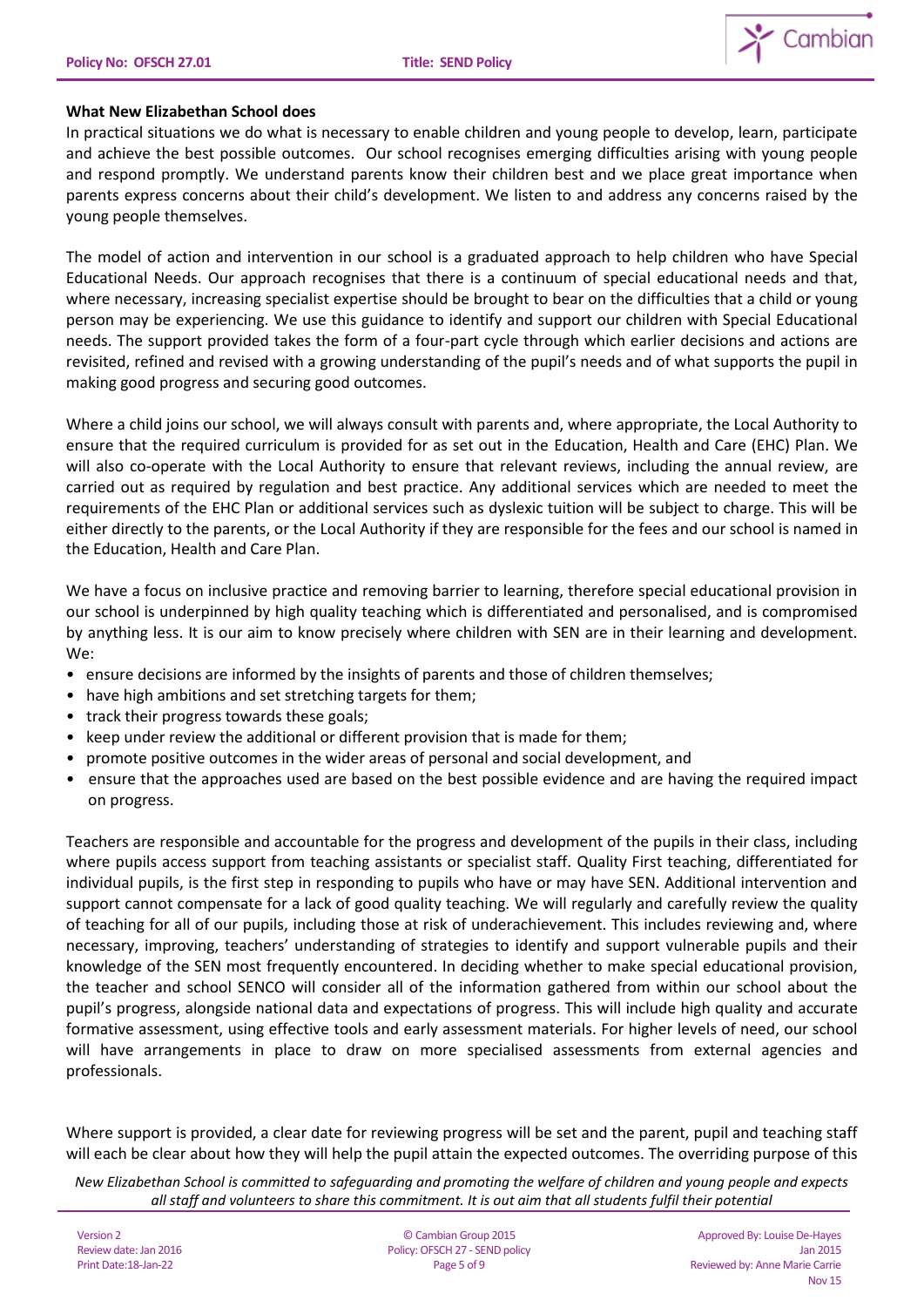

early action is to help the pupil achieve the identified outcomes and remove any barriers to learning. Where it is decided that a pupil does have SEN, the decision will be recorded in our school records and the pupil's parents must be formally informed that special educational provision is being made

# **Use of data and record keeping**

Our school has developed its own approach to record keeping in line with the requirements of the Data Protection Act 1998. The provision made for pupils with SEN will be recorded accurately and kept up to date. As part of any inspection, both Ofsted and ISI will expect to see evidence of pupil progress, a focus on outcomes and a rigorous approach to the monitoring and evaluation of any SEN support provided. Ofsted and ISI publish more detail about their expectations in their inspection guidelines.

# **Improving outcomes: high aspirations and expectations for children and young people with SEN in our school**

All children and young people are entitled to an education that enables them to make progress so that they can:

- achieve their best;
- become confident individuals living fulfilling lives, and
- make a successful transition into adulthood, whether into employment, further or higher education or training

New Elizabethan School will identify and address the SEN of the pupils that we support. Our school must:

- use our best endeavours to make sure that a child with SEN gets the support they need this means doing everything our school can to meet children and young people's SEN;
- ensure that children and young people with SEN engage in the activities of our school alongside pupils who do not have SEN;
- designate a teacher to be responsible for co-ordinating SEN provision the SENCo
- inform parents when they are making special educational provision for a child;
- prepare an SEN information report and our arrangements for the admission of disabled children, the steps being taken to prevent disabled children from being treated less favourably than others in our school, the facilities provided to enable access to our school for disabled children and our accessibility plan showing how we plan to improve access progressively over time.

The identification of pupils with special educational needs and disabilities can be:

- on entry when specific needs are identified and recorded as part of the entrance/transition process;
- by staff recognition of a pupil whom they perceive as having difficulties or specific needs in their particular curriculum area;
- by staff referring a pupil who is experiencing emotional/behavioural problems;
- through discussion with external professionals such as. doctors, counsellors, therapists and also
- through concern expressed by parents (recorded on the parental meeting record form).

Our school will always be alert to other events that can lead to learning difficulties or wider mental health difficulties, such as bullying or bereavement. Such events will not always lead to children having SEN but it can have an impact on well-being and sometimes this can be severe. New Elizabethan School will ensure that we make appropriate provision for a child's short-term needs in order to prevent problems escalating. Where there are long-lasting difficulties our school shall consider whether the child might have SEN. Whilst slow progress and low attainment do not necessarily mean that a child has SEN and will not automatically lead to a pupil being recorded as having SEN, they may be an indicator of a range of learning difficulties or disabilities. Equally, our school will not assume that attainment in line with chronological age means that there is no learning difficulty or disability. Some learning difficulties and disabilities occur across the range of cognitive ability and, left unaddressed may lead to frustration, which may manifest itself as disaffection, emotional or behavioural difficulties.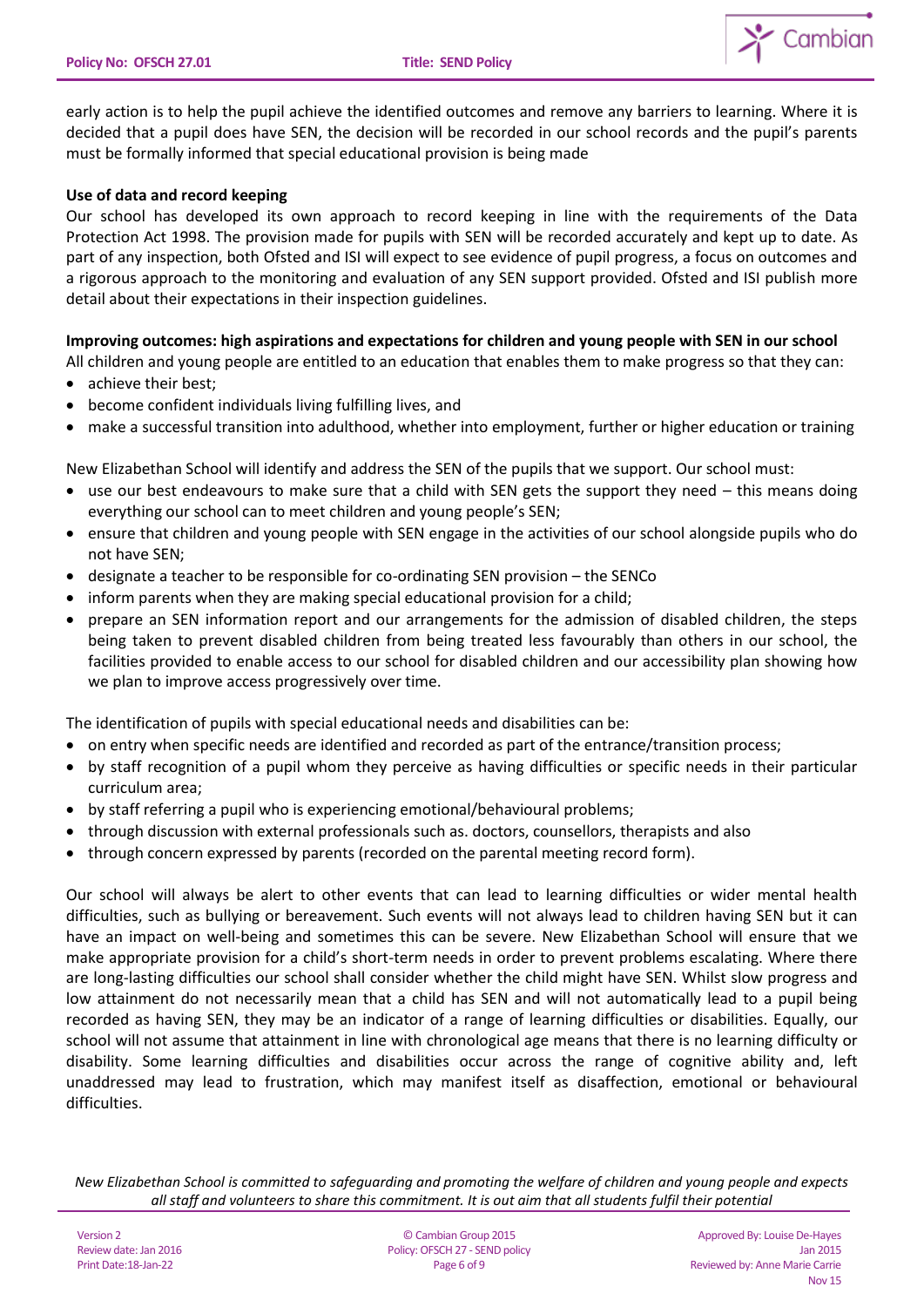

Identifying and assessing SEN for children or young people whose first language is not English requires particular care. Our school will look carefully at all aspects of a child or young person's performance in different areas of learning and development or subjects to establish whether lack of progress is due to limitations in their command of English or if it arises from SEN or a disability. However, difficulties related solely to limitations in English as an additional language are not classed as SEN.

## **The Process**

### **Assess**

In identifying a child as needing provision which is 'additional to and different from' other learners in the same class, the class teacher, working with the school SENCo, will carry out a clear analysis of the pupil's needs. Before provision is planned for, expected individualised outcomes will be identified. This will draw on the teacher's assessment and experience of the pupil, their previous progress and attainment, as well as information from our school's core approach to pupil progress, attainment, and behaviour. It will also draw on other subject teachers' assessments where relevant, the individual's development in comparison to their peers and national data, the views and experience of parents, the pupil's own views and, if relevant, advice from external support services. Our school will take seriously any concerns raised by a parent. These will be recorded and compared to the school's own assessment and information on how the pupil is developing. This assessment will be reviewed regularly. This will help ensure that our support and intervention are tailored to need, barriers to learning are identified and overcome, and that a clear picture of the interventions put in place and their effect is developed. For some types of SEN, the way in which a pupil responds to an intervention can be the most reliable method of developing a more accurate picture of need.

## **Plan**

When our school has decided to provide a pupil with SEN support, we will then formally update our SEND register and notify parents, although parents will have already been involved in forming the assessment of needs as outlined above. The teacher and the SENCo will agree in consultation with the parent and the pupil the adjustments, interventions and support to be put in place, as well as the expected impact on progress, development or behaviour, along with a clear date for review. All teachers and support staff who work with the pupil will be made aware of their needs, the outcomes sought, the support provided and any teaching strategies or approaches that are required. This will also be recorded on our school's information system. The support and intervention provided will be selected to meet the outcomes identified for the pupil, based on reliable evidence of effectiveness, and will be provided by staff with sufficient skills and knowledge. Parents will be fully aware of the planned support and interventions and, where appropriate, plans will seek parental involvement to reinforce or contribute to progress at home.

### **Do**

The class or subject teacher will remain responsible for working with the child on a daily basis. Where the interventions involve group or one-to-one teaching away from the main class or subject teacher, they will still retain responsibility for the pupil. They will work closely with any teaching assistants or specialist staff involved, to plan and assess the impact of support and interventions and how they can be linked to classroom teaching. The school SENCo will support the class or subject teacher in the further assessment of the child's particular strengths and weaknesses, in problem solving and advising on the effective implementation of support. Within the graduated approach a programme of intervention and support will be implemented. If this does not enable the child to make satisfactory progress, the SENCo seeks advice from external agencies, which may include an educational psychologist report. Teachers are responsible for tracking each pupil's progress in Literacy and/or Numeracy throughout their time at our school.

### **Review**

The effectiveness of the support and interventions and their impact on the pupil's progress will be reviewed in line with the agreed date. The impact and quality of the support and interventions will be evaluated, along with the views of the pupil and their parents. This will feed back into the analysis of the pupil's needs. The class or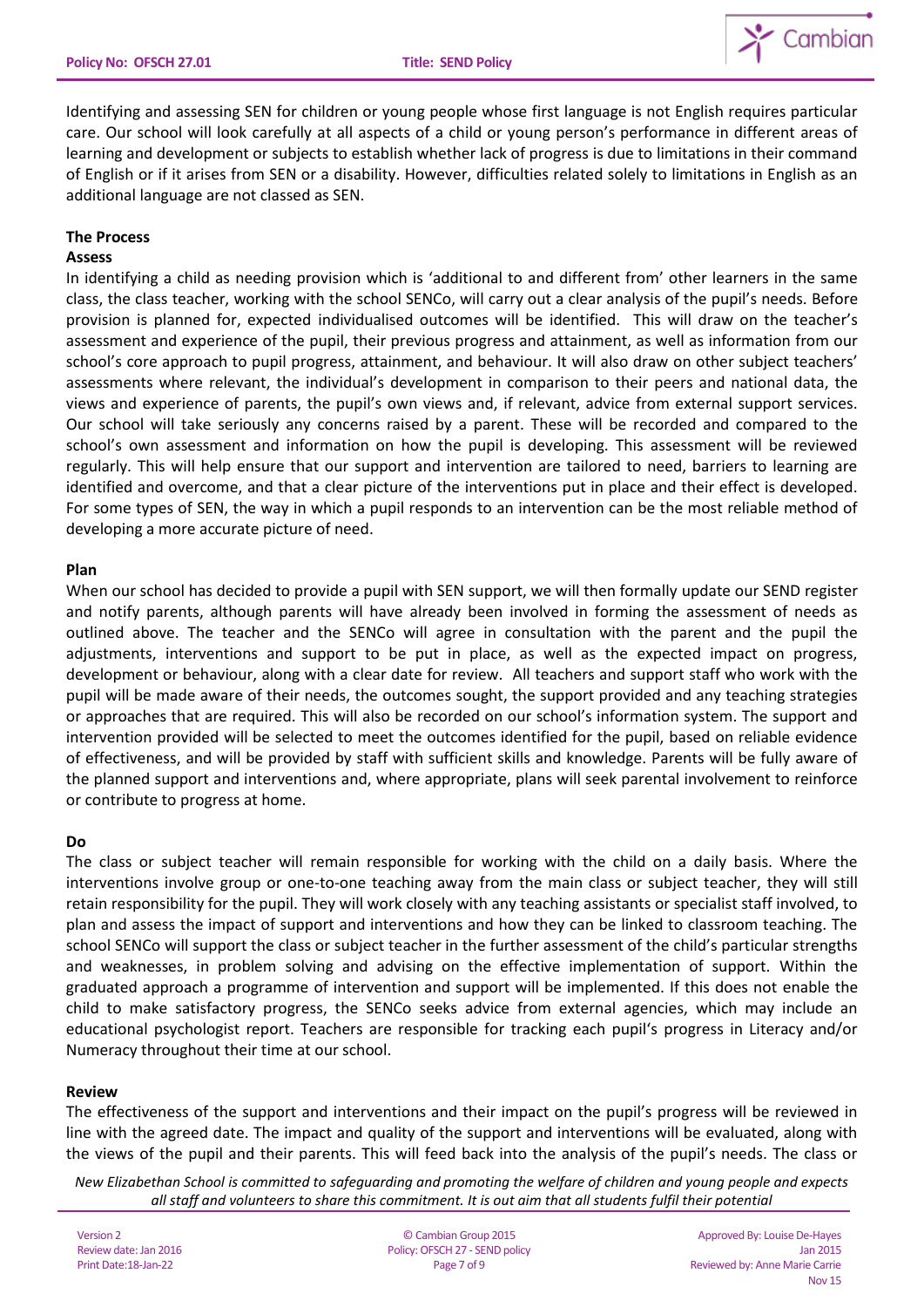

subject teacher, working with the SENCo, will revise the support in light of the pupil's progress and development, deciding on any changes to the support and outcomes in consultation with the parent and pupil. Parents will have clear information about the impact of the support and interventions provided, enabling them to be involved in planning next steps. Where a pupil has an EHC plan, the local authority must review that plan as a minimum every twelve months.

Within the Assess, Plan, Do and Review cycle, our staff work seamlessly together towards enabling our pupils to reach the outcomes identified during the assessment phase of the process as their learning goals. We make key decisions about the use of the curriculum modifications and interventions are based on whether any chosen additional provision is the best way to move towards the identified outcome.

# **Provision mapping**

Each term a provision map showing the provision of support currently available within the school is drawn up. Interventions are written up for any additional provision that takes place within the year group. These outline details of the provision that is currently taking place. Teachers monitor the pupil's progress and make note of any improvements that can be made or whether the provision should or is necessary to continue. Children have personal targets they are working towards. These are written and reviewed termly (or more regularly if required) in collaboration with the pupils and the parents. Parents should expect to be informed of the targets set for their child. Targets are discussed with the child who is encouraged to participate in decision making, at an appropriate level about future options. Parents are also participate in decision making, at an appropriate level about future options. All staff who are regularly involved with your child in the School are to be aware of the child's targets. We aim for the targets set to be Targets to be S.M.A.R.T.E.R.

1. Specific

4. Relevant

7. Reviewed.

2. Measurable

5. Time bound

3. Achievable

6. Evaluated and

# **Timetabling**

The amount and type of support offered to a pupil is dependent on need. We believe that pupils will not be withdrawn from lessons unless it is necessary to do so. Our school believes that pupils with additional needs should spend as much time as possible in the classroom with the most effective teachers and that removal from class should be avoided wherever possible. We believe that all subjects are important to the pupil's development and that every pupil is entitled to a broad and balanced curriculum. Therefore, timetabled lessons should not be sacrificed for support unless entirely necessary. When a pupil needs to be withdrawn for learning support, every effort is made to ensure that a pupil does not miss core curriculum subjects. Their individual strengths are also taken into account in addition to the advice of staff members and parental requests. Some pupils are withdrawn from a second language in order to ensure extra support is given for English and Maths as appropriate. Some support lessons are also delivered at the same time as the timetabled subject following the same lesson objectives but in a smaller group with a smaller range of abilities.

# **Able Pupils**

Occasionally a pupil will stand out from their peers as having exceptional abilities. If the need is considered very different from their peer group, the pupil has special needs. In most cases these special abilities can be nurtured within the classroom by differentiation of the curriculum.

# Partnership with parents